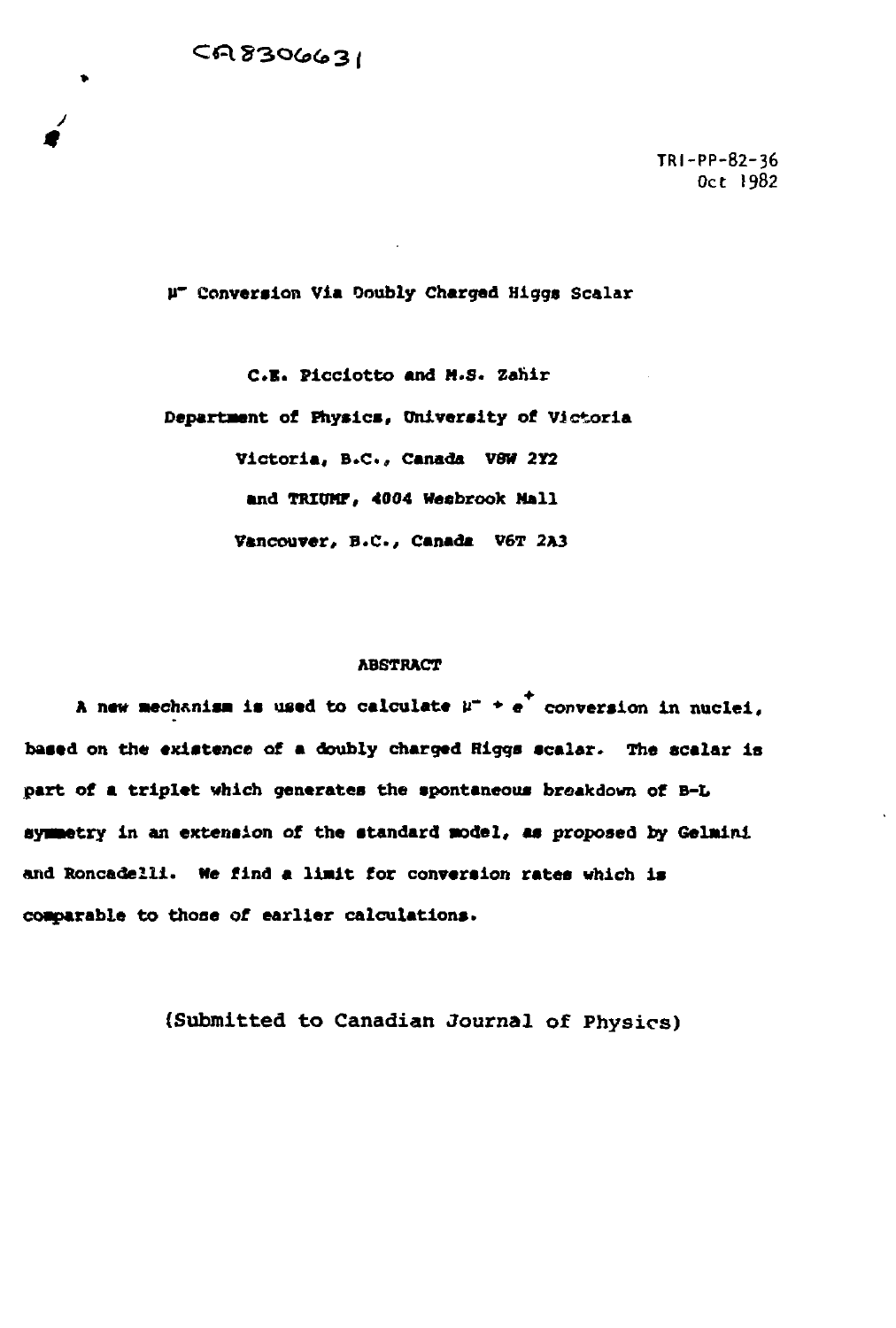**Lepton number conservation has received such attention in the laat few yeara. A feature of gauge theories which is not well understood is the existence of several generations of leptons, with the theory repeating itself for each one\* A spontaneous breakdown of B-L symmetry** in an extension of the standard  $SU(2)$ ,  $\times$  U(1) gauge model was recently **proposed by Gelmini and Roncadelli (1). With this approach, Majorana neutrino masses result froa the expectation value of a Riggs scalar triplet. The triplet contains doubly charged scalars which couple to leptons, quarks, gauge bosons and other scalars. Its neutral component is a Hassles\* Nambu-Goldstone boson, called the Majoron. Several calculations employing the features of this sodel have appeared in the** literature; they include Majoron emission in  $\mu^-$  + e<sup>+</sup> conversion (2) and **in particle decays froa external (3,4) and internal (5) lines, problems** in cosmology (4), and effects on supernovae (6). More recently (7) the **doubly-charged Higgs scalar has been studied in the context of weak vector boson decays, with the conclusion that their effect could be substantially higher than previously recognized.**

The conversion  $\mu^+ + \lambda(z) + \lambda(z-2) + e^+$  is presently under **experimental investigation at TRIOHF. It has been studied theoretically using various approaches, including the exchange of heavy Majorana neutrinos (8,9) and the possibility of Majoron emission during the conversion process (2). In this paper we present a calculation of U~ • e<sup>+</sup> conversion via the doubly-charged Higgs sca.'ar of the Gelmini - Roncadelli model. Using limits on the masses and coupling parameters «**

**- 2 -**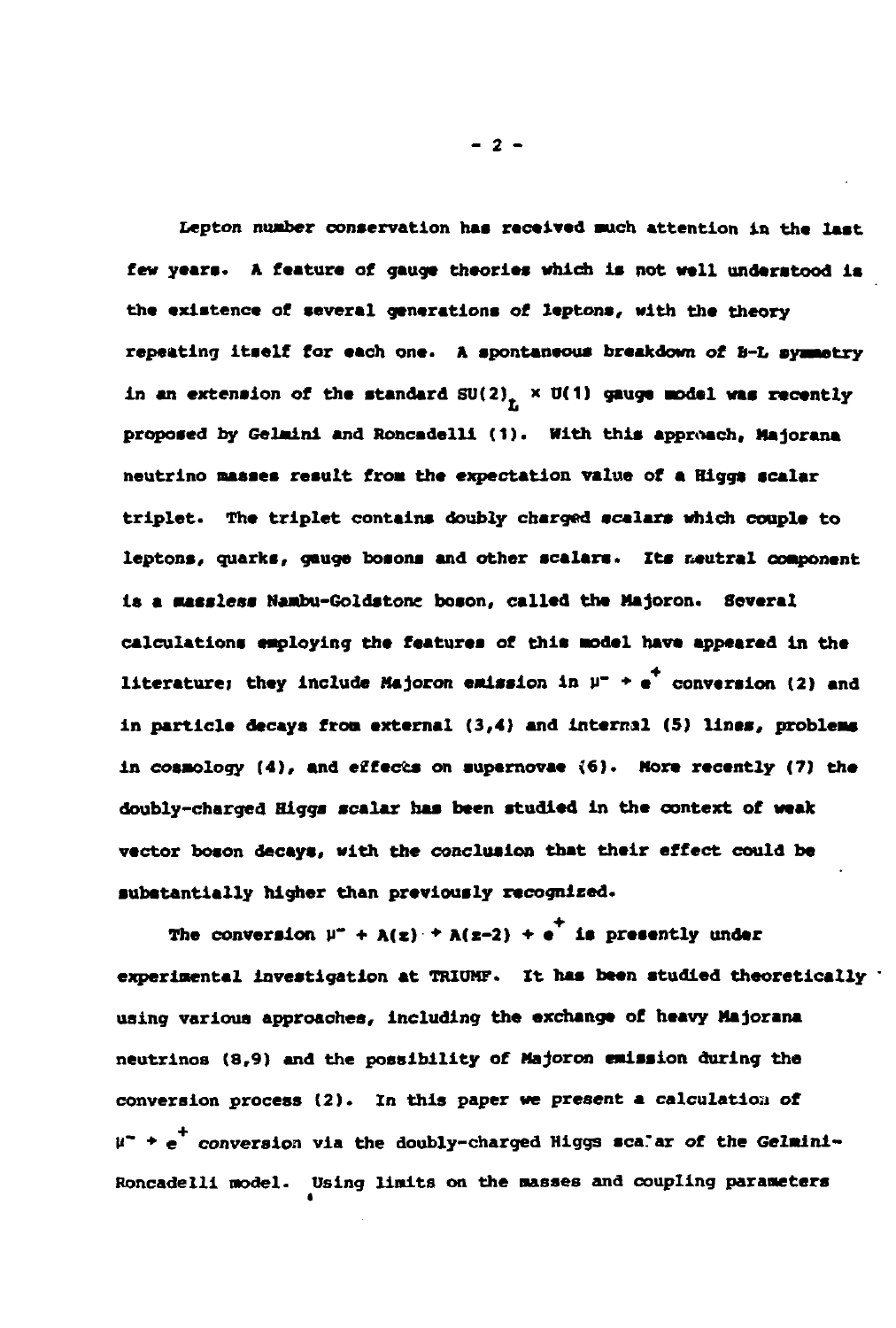**obtained in the earlier studies, we find a limit for conversion rates** which is comparable to those found in previous  $\mu$ <sup>+</sup> + e calculations.

**The process proceeds as shown in Fig. 1. The Lagrangian tersu) which include the Yukawa couplings of the doubly charged Higgs boson to** leptons are (1)

$$
[1] \quad \bigg\vert \int_{0}^{\infty} = \frac{1}{2\sqrt{2}} \, \chi_{\epsilon}^{\Sigma} \, \chi_{\epsilon} \, \big[ \bar{\chi}^{c} (1+\gamma_{5}) \, \iota^{c} \chi^{++} + \bar{\iota}^{c} (1-\gamma_{5}) \, \iota^{c} \chi^{--} \big] \, .
$$

The Higgs scalar triplet can be written in terms of the expectation **values as**

$$
\begin{bmatrix} x^{++} \\ x^+ \\ x^0 \end{bmatrix} = \begin{bmatrix} x^{++} \\ x^+ \\ (v_{\pi} + v_{\pi} + i n_{\pi})/\sqrt{2} \end{bmatrix}
$$

with  
\n
$$
\langle \chi \rangle = \begin{bmatrix} 0 \\ 0 \\ \ddots \\ \ddots \end{bmatrix}
$$
.  
\n**Little for the values of the coupling constants appearing in [1] have**

 $\mathbf{r}$ 

**been obtained by studying various processes. In particular, the decay**  $K + \ell v$  has yielded (3) a limit  $g_{\mu a} < 7 \times 10^{-3}$ .

**We assuae that the reaction that we arm calculating occurs via the exchange of a W boson between two nucleons, as shown in Fig. 1. The invariant anplltude for the process can be written as**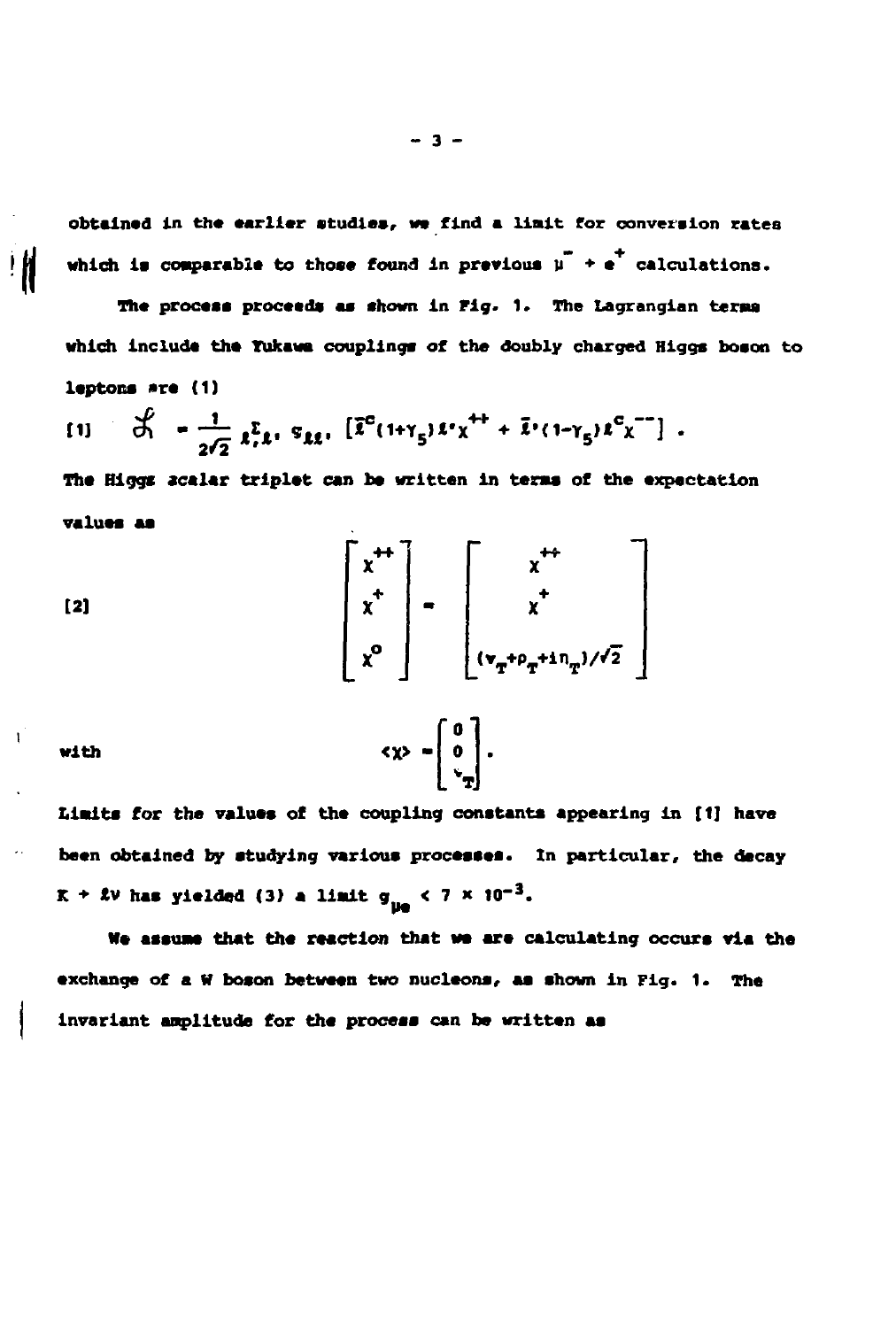$$
(3) \quad N = 1 \quad g^2 \quad \frac{g_{\mu e}}{2\sqrt{2}} \quad (gh_{\mu}) \int d^4x \int d^4y \int \frac{d^4k}{(2\pi)^4} e^{-ik} e^{-ik} e^{-ik} \mu^3 \circ e^{-ik} (x-y)
$$
\n
$$
\frac{P(k^2)}{k^2 - M_{\mu}^2} \cdot \frac{F[(k-q)^2]}{(k-q)^2 - M_{\mu}^2} \cdot \frac{1}{q^2 - M^2} \cdot u_e^T C(1+\gamma_5) u_{\mu}
$$
\n
$$
\frac{1}{k} \cdot \frac{(k-1)^2}{2} \int_0^{\pi} \frac{1}{(k-1)^2} \int_0^{\pi} e^{-ik} e^{-ik} \frac{1}{2} \int_0^{\pi} \frac{1}{2} e^{-ik} \frac{1}{2} \int_0^{\pi} \frac{1}{2} e^{-ik} \frac{1}{2} \int_0^{\pi} \frac{1}{2} e^{-ik} \frac{1}{2} \int_0^{\pi} \frac{1}{2} \int_0^{\pi} \frac{1}{2} \int_0^{\pi} \frac{1}{2} \int_0^{\pi} \frac{1}{2} \int_0^{\pi} \frac{1}{2} \int_0^{\pi} \frac{1}{2} \int_0^{\pi} \frac{1}{2} \int_0^{\pi} \frac{1}{2} \int_0^{\pi} \frac{1}{2} \int_0^{\pi} \frac{1}{2} \int_0^{\pi} \frac{1}{2} \int_0^{\pi} \frac{1}{2} \int_0^{\pi} \frac{1}{2} \int_0^{\pi} \frac{1}{2} \int_0^{\pi} \frac{1}{2} \int_0^{\pi} \frac{1}{2} \int_0^{\pi} \frac{1}{2} \int_0^{\pi} \frac{1}{2} \int_0^{\pi} \frac{1}{2} \int_0^{\pi} \frac{1}{2} \int_0^{\pi} \frac{1}{2} \int_0^{\pi} \frac{1}{2} \int_0^{\pi} \frac{1}{2} \int_0^{\pi} \frac{1}{2} \int_0^{\pi} \frac{1}{2} \int_0^{\pi} \frac{1}{2} \int_0^{\pi} \frac{1}{2} \int_0^{\pi} \frac{1}{2} \int_0^{\pi
$$

where  $M_{\mu}$  and M are the masses of the W and  $\chi$  bosons, respectively,  $k_{\mu}$ ,  $k_{ij}$  and k are the positron, muon and W momenta, respectively,  $\phi_{ij}(\vec{y})$  is the muon wave function,  $|i\rangle$ ,  $|f\rangle$  and  $|j\rangle$  are the initial, final and intermediate nuclear states with energies  $\mathbf{r}_i$ ,  $\mathbf{z}_{f'}$  and  $\mathbf{r}_j$  respectively, and  $J_{ij}$  is the usual weak hadronic current. For the vector form factors we use the dipole parametrization

(4) 
$$
r(k^{2}) = \frac{1}{(1-k^{2}/N_{A}^{2})^{2}}.
$$

where (10)  $M_{\text{A}} = 0.85 \text{ GeV/c}$ . As in earlier calculations the form factor is necessary, otherwise the transition rate would be strongly suppressed and short-range correlations would be significant.

We follow the usual procedure by invoking the closure approximation for the sum over intermediate states, with  $R_1 \cong \langle B_1 \rangle$ . We also use the approximation  ${}^{**E**}_j$ <sup>3</sup>  ${}^{>E}$ <sub>1</sub>  ${}^{<**K**}_j$ <sup>4</sup>  ${}^{**K**}_M$  and neglect all external momentum dependence in the form factors and propagators. The integrations over x y and k yield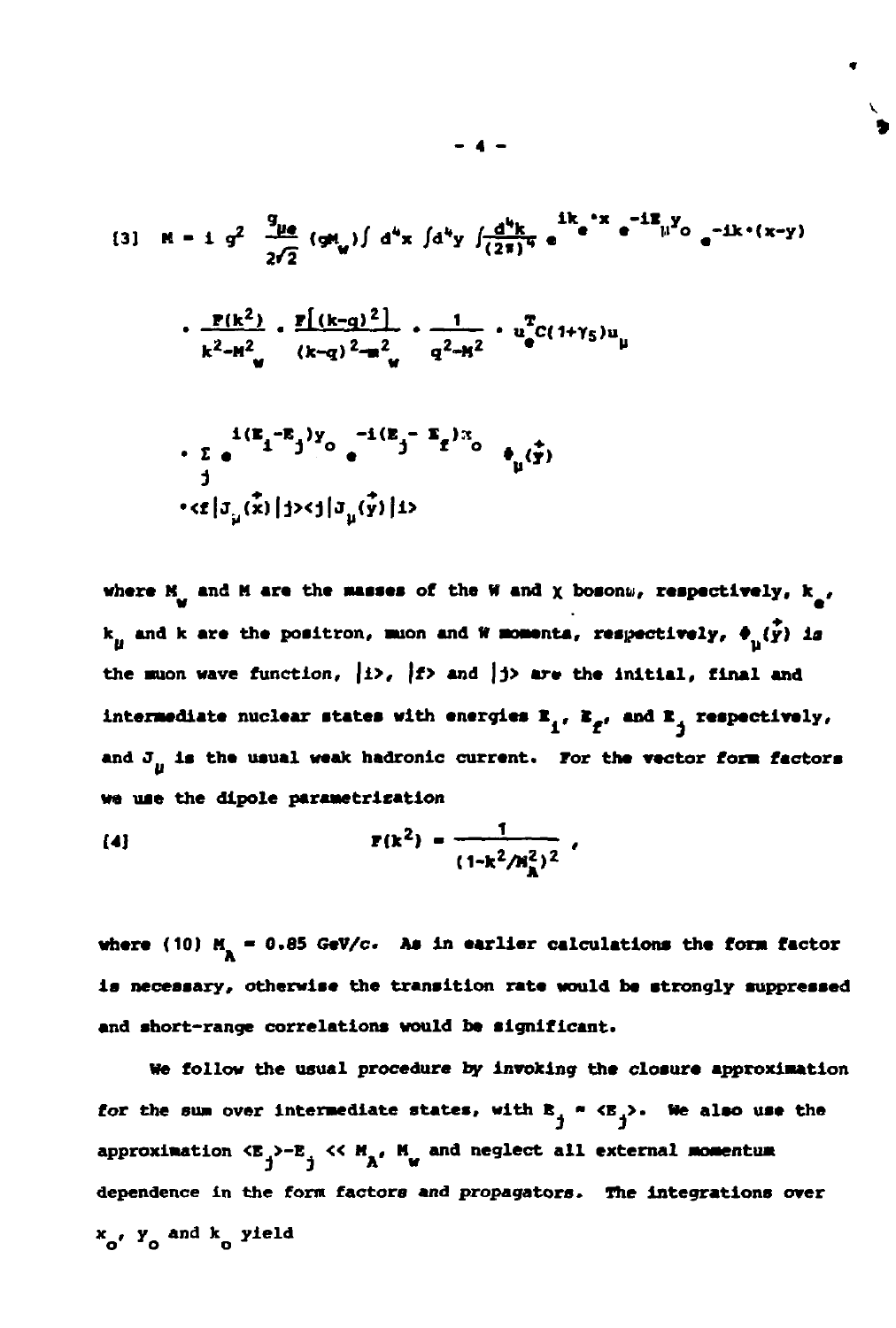$$
M = 1g^{2} \frac{q_{\mu_{0}}}{2\sqrt{2}} \frac{(gH_{\mu})H_{A}^{0}}{n^{2}M_{\mu}^{4}} \left[ \langle \theta_{\mu}^{2} \rangle \right]^{1/2} u_{e}^{T} C(1+\gamma_{5})u_{\mu}
$$

• 
$$
\int d^3x d^3y \, G \, \langle f | J_\mu(x) J^\mu(y) | 1 \rangle,
$$

The muon wave function is approximately constant inside the nucleus and has been taken out of the integral. The quantity G is the same one which appears in equation [13] of reference (11). Taking into accunt that  $M_{\rm m}$  >>  $M_{\rm n}$ , the leading term that dominates is

$$
\begin{array}{cccc}\n\text{(6)} & \text{(6)} & \text{(6)} & \text{(6)} & \text{(6)} & \text{(6)} & \text{(6)} & \text{(6)} & \text{(6)} & \text{(6)} & \text{(6)} & \text{(6)} & \text{(6)} & \text{(6)} & \text{(6)} & \text{(6)} & \text{(6)} & \text{(6)} & \text{(6)} & \text{(6)} & \text{(6)} & \text{(6)} & \text{(6)} & \text{(6)} & \text{(6)} & \text{(6)} & \text{(6)} & \text{(6)} & \text{(6)} & \text{(6)} & \text{(6)} & \text{(6)} & \text{(6)} & \text{(6)} & \text{(6)} & \text{(6)} & \text{(6)} & \text{(6)} & \text{(6)} & \text{(6)} & \text{(6)} & \text{(6)} & \text{(6)} & \text{(6)} & \text{(6)} & \text{(6)} & \text{(6)} & \text{(6)} & \text{(6)} & \text{(6)} & \text{(6)} & \text{(6)} & \text{(6)} & \text{(6)} & \text{(6)} & \text{(6)} & \text{(6)} & \text{(6)} & \text{(6)} & \text{(6)} & \text{(6)} & \text{(6)} & \text{(6)} & \text{(6)} & \text{(6)} & \text{(6)} & \text{(6)} & \text{(6)} & \text{(6)} & \text{(6)} & \text{(6)} & \text{(6)} & \text{(6)} & \text{(6)} & \text{(6)} & \text{(6)} & \text{(6)} & \text{(6)} & \text{(6)} & \text{(6)} & \text{(6)} & \text{(6)} & \text{(6)} & \text{(6)} & \text{(6)} & \text{(6)} & \text{(6)} & \text{(6)} & \text{(6)} & \text{(6)} & \text{(6)} & \text{(6)} & \text{(6)} & \text{(6)} & \text{(6)} & \text{(6)} & \text{(6)} & \text{(6)} & \text{(6)} & \text{(6)} & \text{(6)} & \text{(6)} & \text{(6)} & \text{(6)} & \text{(6)} & \text{(6)} & \text{(6)} & \text{(6)} & \text{(6)} & \text{(6)} & \text{(6)} & \text{(6)} & \text{(6)} & \text{(6)} & \text{(6)} & \text{(6)} & \text{(6)} & \text{(6)} & \text{(6)} & \text{(6)} & \text{(6)} & \text{(6)} & \text{(6)} & \text{(6)} & \text{(6)} & \text
$$

where  $\dot{\vec{r}} = \dot{x} - \dot{y}$ .

 $\mathbf{f}$ 

 $\bar{L}$  .

 $(5)$ 

The hadronic current is

[7] 
$$
J_{\mu}(\vec{x}) = \frac{1}{2} \sum_{k} \delta(\vec{x} - \vec{x}_{k}) \hat{J}_{\mu}(k)
$$

where the index k denotes the kth nucleon. Inside the nucleus we use the nonrelativistic form

$$
\mathcal{J}_{\mu}(k) = \begin{cases} c_{\mathbf{v}_{k}} & \mu = 0 \\ -c_{\mathbf{A}}c_{\mathbf{k}}c_{\mathbf{k}} & \mu \neq 0 \end{cases}
$$

with  $C_a = 1.24 C_v$ . We thus obtain

 $-5 -$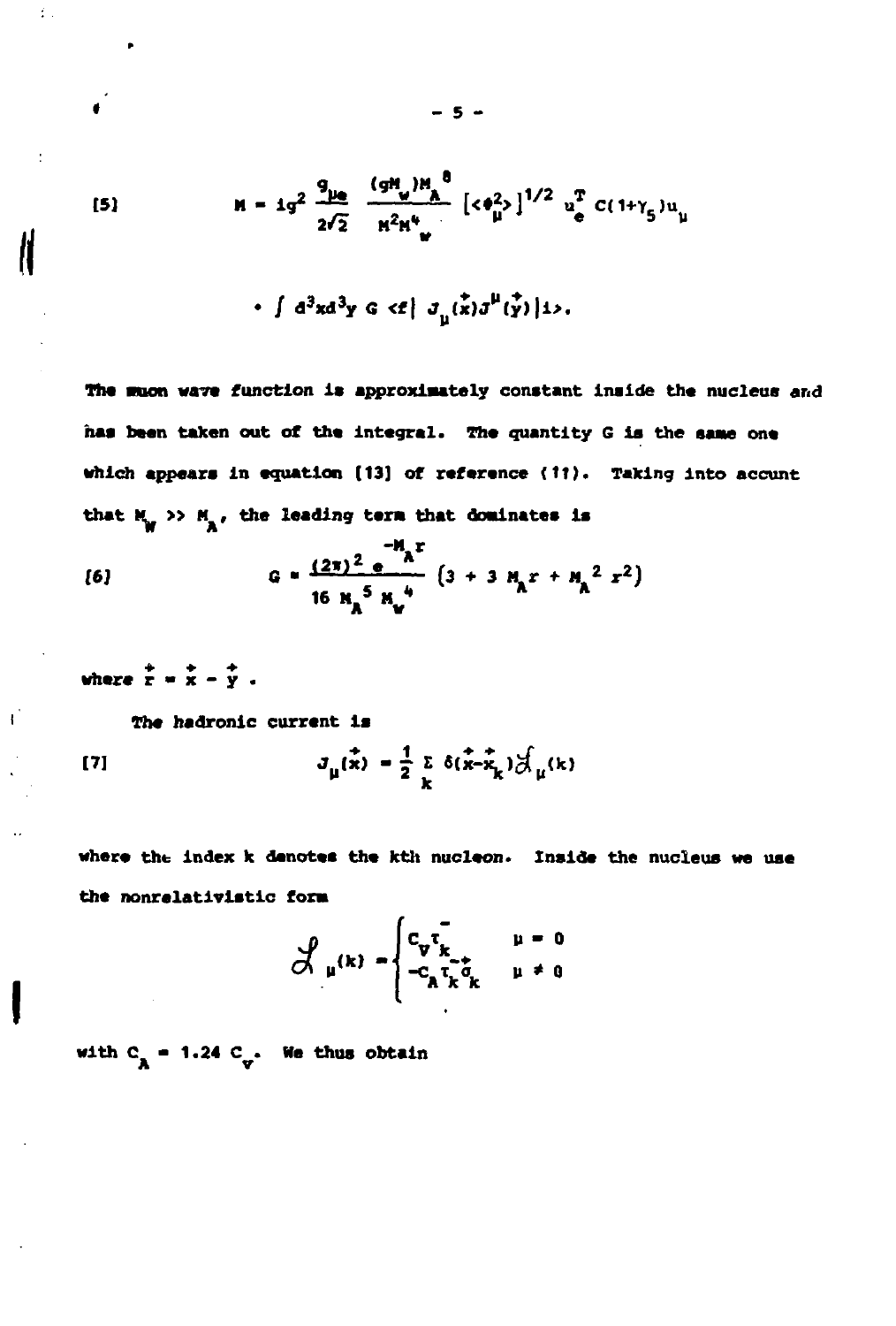$$
(8) \qquad \sigma_{\mu}(\vec{x})\sigma^{\mu}(\vec{y}) = \frac{1}{4} \sum_{k \neq \ell} \left( c_{\nu}^{2} - c_{\lambda}^{2} \vec{\sigma}_{k} \cdot \vec{\sigma}_{\ell} \right) \tau_{k}^{\dagger} \tau_{\ell}^{\dagger} \delta(\vec{x} + \vec{x}_{k}) \delta(\vec{y} - \vec{x}_{\ell})
$$

and

 $\ddot{\phantom{a}}$ 

(9) 
$$
M = 1g^2 \frac{g_{\mu e}}{2\sqrt{2}} (g t_w) N_A^{-3} u_e^T C (1 + \gamma_5) u_\mu (6\frac{g}{\mu})^{1/2}
$$

 $\sim 100$  km s  $^{-1}$ 

$$
\int d^{3}x \ d^{3}y \ c\epsilon \frac{1}{4} \sum_{k\neq 1} (c_{k}^{2} - c_{k}^{2} \bar{d}_{k} \bar{d}_{k}) \tau_{k} \tau_{l} \tau_{l} \epsilon
$$

where 
$$
F(x_{k\ell}) = (3+3M_{A} x_{k\ell} + M_{A}^2 x_{k\ell}^2) e^{-M_{A} x_{k\ell}}
$$

and  $r_{k\ell} = |\dot{x}_k - \dot{x}_\ell|$ .

With the assumption that the two nucleons are in spin singlets, the amplitude can be put in the form

 $\mathcal{L}$ 

 $\mathcal{I}$  $\frac{d}{2}$ 

$$
[10] \qquad \qquad M = 1g^2 \left(\frac{q_{\mu\sigma}}{2\sqrt{2}}\right) \left(q_{\mu}^{\mu} \right) M_A^3 u_{\sigma}^T C \left(1 + \gamma_5\right) u_{\mu} \left[\langle \Phi_{\mu}^2 \rangle\right]^{1/2}
$$

$$
\cdot \frac{c_{\mathbf{v}}^{2+3c_{\mathbf{A}}^{2}}}{4} \ll \Big| \mathop{\varepsilon}_{\mathbf{k} \neq \mathbf{I}} \Big| \mathop{\varepsilon}_{\mathbf{r}} \tau_{\mathbf{k}} \tau_{\mathbf{\ell}} \mathop{\varepsilon}(\mathop{\varepsilon}_{\mathbf{k} \mathbf{\ell}}) \Big| \, \mathop{\varepsilon} \Big|.
$$

 $\ddot{\phantom{a}}$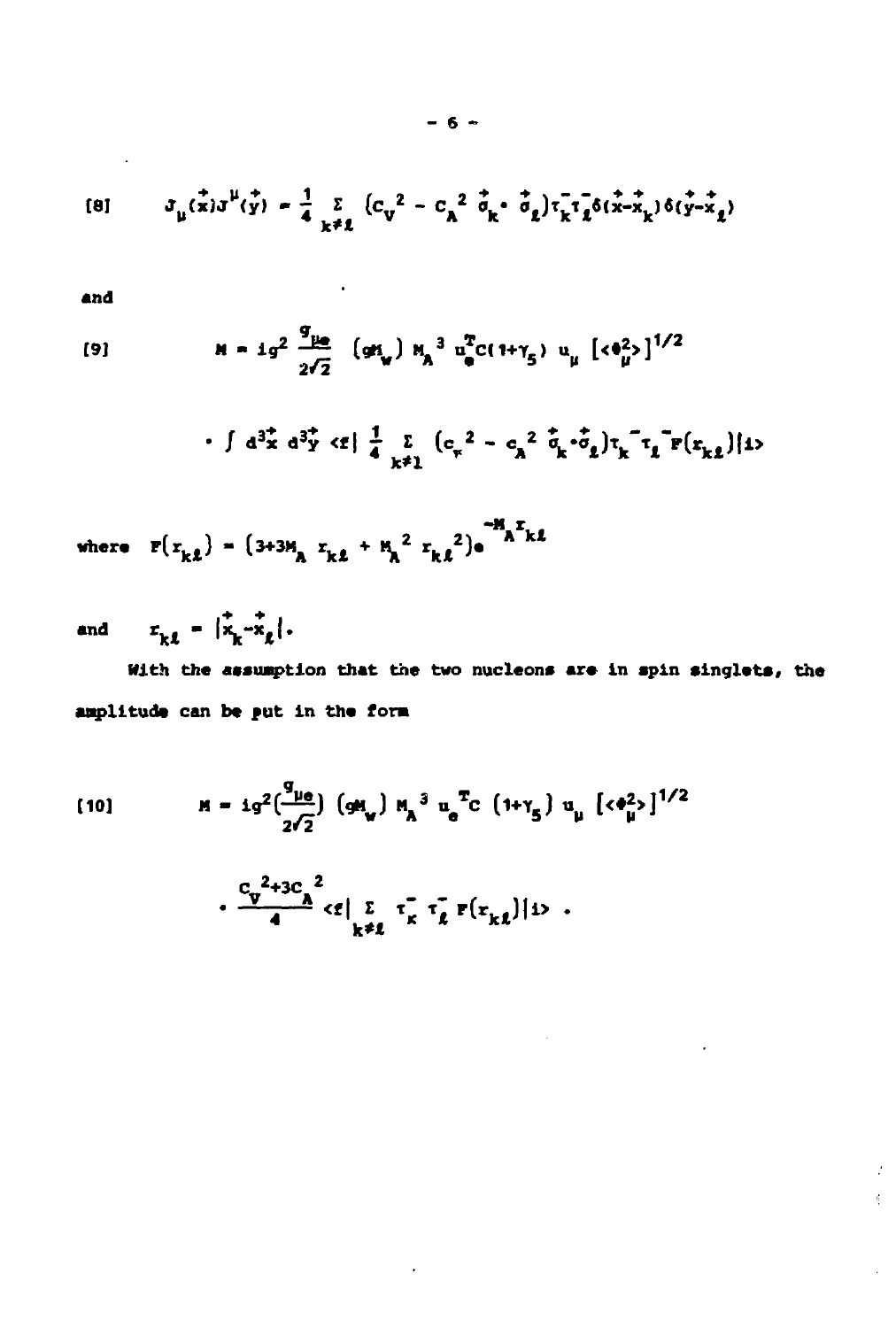**To calculate the conversion rate we square the amplitude, aim over electron and average over anon spins, and integrate over the final phase** space. We assume that the two-body operator dominates, and we calculate **conversion rates to all final states; this approach allows us to use the closure approximation**

$$
[11] \qquad \qquad \sum_{\hat{z}} | \langle z | \sum_{k \neq \hat{z}} \tau_k^* \tau_{\hat{z}}^* \tau | 1 \rangle |^2 = \langle z | \tau_k^* \tau_k^* \tau_{\hat{z}}^* \tau_{\hat{z}}^* | z |^2 | 1 \rangle .
$$

**To carry out a calculation of the right hand aide of [11] we need to know the nuclear density and correlation function. For our purposes it Is adequate to employ the approximation used in earlier calculations (3, 8, 9). He let**

$$
\begin{array}{lll}\n\text{(12)} & \text{(1)} & \text{(2)} \\
\text{(3)} & \text{(4)} & \text{(5)} \\
\text{(4)} & \text{(5)} & \text{(6)} \\
\text{(6)} & \text{(6)} & \text{(6)} \\
\text{(7)} & \text{(8)} & \text{(8)} \\
\text{(8)} & \text{(8)} & \text{(8)} \\
\text{(9)} & \text{(1)} & \text{(1)} \\
\text{(1)} & \text{(1)} & \text{(1)} \\
\text{(1)} & \text{(1)} & \text{(1)} \\
\text{(2)} & \text{(3)} & \text{(4)} \\
\text{(4)} & \text{(5)} & \text{(6)} \\
\text{(6)} & \text{(7)} & \text{(8)} \\
\text{(8)} & \text{(9)} & \text{(1)} \\
\text{(1)} & \text{(1)} & \text{(1)} \\
\text{(1)} & \text{(1)} & \text{(1)} \\
\text{(2)} & \text{(2)} & \text{(2)} \\
\text{(3)} & \text{(4)} & \text{(5)} \\
\text{(6)} & \text{(6)} & \text{(6)} \\
\text{(7)} & \text{(8)} & \text{(9)} \\
\text{(1)} & \text{(1)} & \text{(1)} \\
\text{(1)} & \text{(1)} & \text{(1)} \\
\text{(2)} & \text{(2)} & \text{(2)} \\
\text{(3)} & \text{(4)} & \text{(5)} \\
\text{(4)} & \text{(5)} & \text{(6)} \\
\text{(6)} & \text{(6)} & \text{(6)} \\
\text{(7)} & \text{(8)} & \text{(9)} \\
\text{(9)} & \text{(1)} & \text{(1)} \\
\text{(1)} & \text{(1)} & \text{(1)} \\
\text{(1)} & \text{(1)} & \text{(1)} \\
\text{(2)} & \text{(2)} & \text{(3)} \\
\text{(3)} & \text{(4)} & \text{(5)} \\
\text{(4)} & \text{(5)} & \text{(6)} \\
\text{(6)} & \text{(6)} & \text{(6)} \\
\text{(7)} & \text{(8)} & \text{(9)} \\
\text
$$

 $\text{with } < |F|^2$  > =  $\int |F(x)|^2 P(x) d^3x$ **and P(r) =**  $V_{\text{R}}^{-1} = \left\{ \frac{4}{3} \pi (2R)^3 - r_{\text{C}}^{-3} \right\}^{-1}$  **for**  $r_{\text{C}} \le r \le 2R$ **, = 0 for**  $r \le r_{\text{C}}$ **.** 

**Bare the nuclear radius Is R " 1.1A farml and we use a nucleon**nucleon hard-core radius  $r_a$  = 0.4 fermi.

Following these procedures, we obtain a conversion rate given by

$$
[\text{13}] \qquad \qquad \Gamma = g^4 \Big( \frac{q_{\mu e}^2}{g} \Big) \Big( g \mu_w \Big)^2 \Big( \frac{v^2 + 3c^2}{16} \Big) \frac{\mu_h^6 c g^2 y}{(192 \mu_u^4 \mu^2)^2}
$$

$$
\cdot \frac{4m^2}{(2\pi)^3} \frac{z(z-1)}{2} \langle |r|^2 \rangle
$$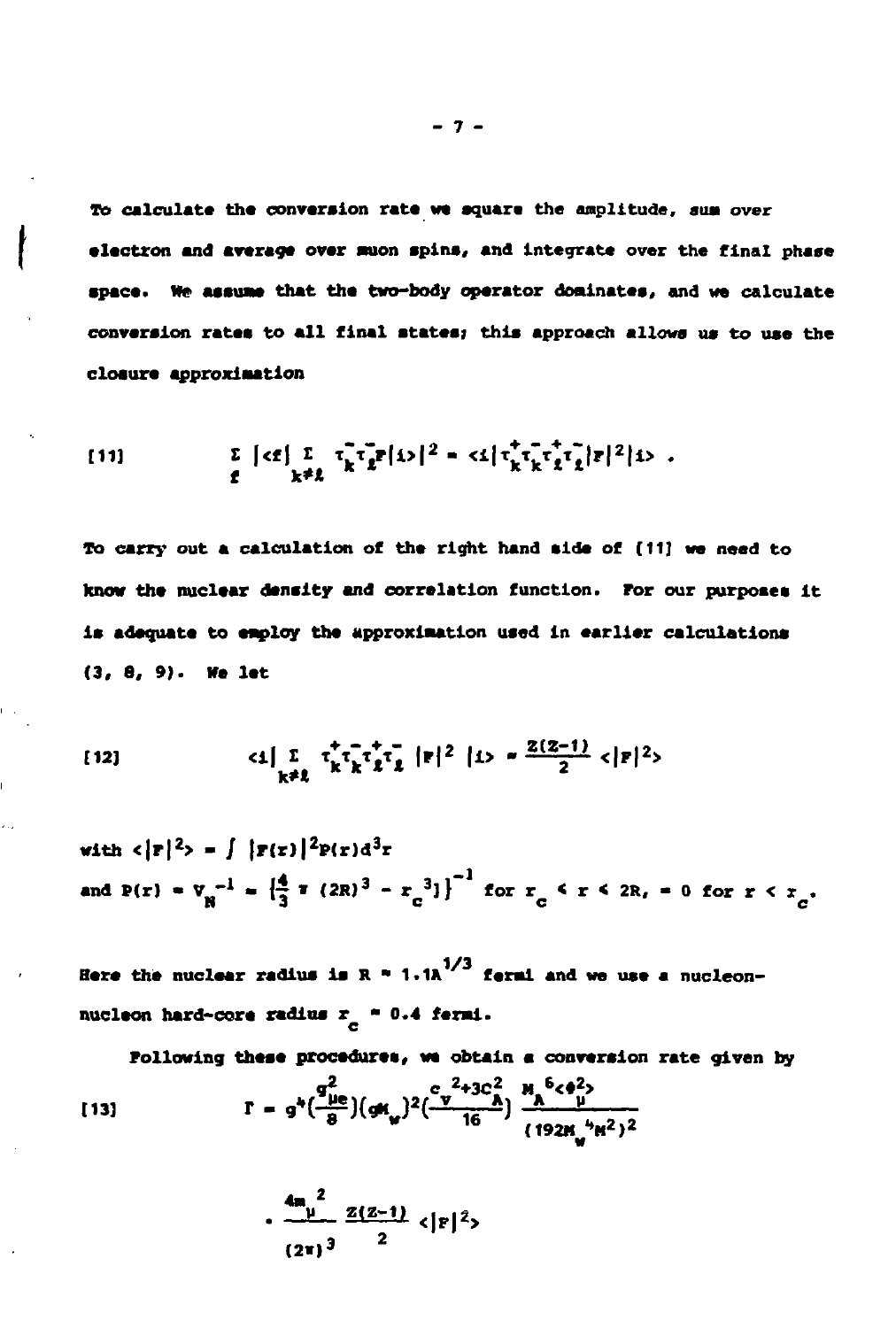**where each factor results froa each of the atepa outlined above. To simplify this expression further, we note that**  $q^2$  **= 32 G<sub>a</sub>M**<sup>2</sup><sub>*i*</sub>, and the **average of the snion wave function Is given by (12)**

$$
\begin{array}{ccc}\n & \frac{1}{4} \frac{3a^2z^4}{2} \\
\left(14\right) & \left(14\right) & \left(14\right) \\
\left(14\right) & \left(14\right) & \left(14\right) \\
\left(14\right) & \left(14\right) & \left(14\right) \\
\left(14\right) & \left(14\right) & \left(14\right) & \left(14\right) \\
\left(14\right) & \left(14\right) & \left(14\right) & \left(14\right) \\
\left(14\right) & \left(14\right) & \left(14\right) & \left(14\right) & \left(14\right) \\
\left(14\right) & \left(14\right) & \left(14\right) & \left(14\right) & \left(14\right) & \left(14\right) \\
\left(14\right) & \left(14\right) & \left(14\right) & \left(14\right) & \left(14\right) & \left(14\right) & \left(14\right) \\
\left(14\right) & \left(14\right) & \left(14\right) & \left(14\right) & \left(14\right) & \left(14\right) & \left(14\right) & \left(14\right) \\
\left(14\right) & \left(14\right) & \left(14\right) & \left(14\right) & \left(14\right) & \left(14\right) & \left(14\right) & \left(14\right) \\
\left(14\right) & \left(14\right) & \left(14\right) & \left(14\right) & \left(14\right) & \left(14\right) & \left(14\right) & \left(14\right) & \left(14\right) & \left(14\right) & \left(14\right) & \left(14\right) & \left(14\right) & \left(14\right) & \left(14\right) & \left(14\right) & \left(14\right) & \left(14\right) & \left(14\right) & \left(14\right) & \left(14\right) & \left(14\right) & \left(14\right) & \left(14\right) & \left(14\right) & \left(14\right) & \left(14\right) & \left(14\right) & \left(14\right) & \left(14\right) & \
$$

**Our final font for the conversion rate becomes**

$$
\text{(15)} \qquad \Gamma = \frac{G_{\mathbf{r}}^{3}g_{\mu e}^{2}}{72(2\pi)^{3}} \xrightarrow{N^{4}} \mathbf{a}_{\mu}^{5} \xrightarrow{\alpha^{3}2^{4}} [\mathbf{c}_{\mathbf{v}}^{2}+3\mathbf{c}_{\mathbf{A}}^{2}]^{2} \mathbf{z}(2+1)\mathbf{z}|\mathbf{r}|^{2} \rangle \text{ .}
$$

For the case  $A = 6C$ ,  $Z = 30$  the procedure outlined in [12] yields  $\langle |F|^2 \rangle$  = 1.5 x 10<sup>-3</sup>. Taking  $g_{\mu a}$  = 10<sup>-3</sup>, the analysis of (7) yields **H > 22 GeV. The value of the other constants appearing la [15] were given earlier In the text. The conversion rate can now be compared to the ordinary suon capture rate, which is given by (12)**

$$
3G \frac{2\alpha^3}{\alpha} = \frac{3}{\alpha^2} \frac{1}{\alpha^3} \frac{1}{2} \frac{1}{2} \frac{1}{2} \frac{1}{2} (A, Z) .
$$

**f(A,Z) is a correction due to the two-nucleon correlation, and i«**  $\sim$  0.13 for the case  $A = 2Z$ . A comparison of  $[15]$  and  $[16]$  yields

$$
\Gamma/\Gamma_{\alpha} \leq 4 \times 10^{-20}.
$$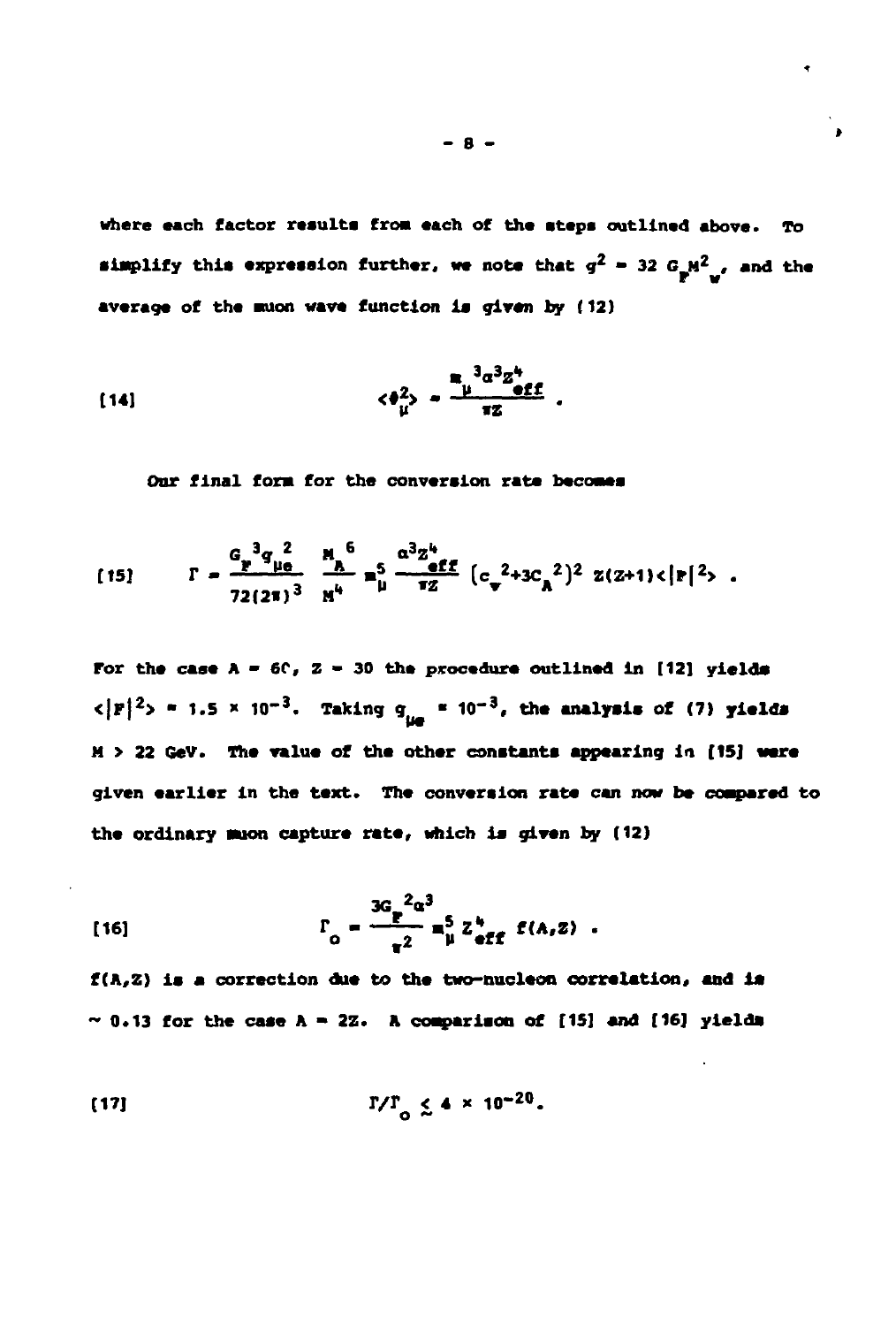To put this result in perspective, we examine the rates predicted by earlier calculations: In (2) the assumption was made that a Majoron **could be emitted aimultaneoualy with the a . The calculation assumed the exchange of a Hajorana neutrino of mass 5 MeV end a coupling constant between neutrino and Majoron of order ~ 1. The calculated rate was**  $\Gamma_4/\Gamma_0 = 2 \times 10^{-21}$ . Using a smaller coupling constant (as suggested by (3, 5)) would lower the rate by three orders of magnitude. (2) also **preaents a reault for the rata due to the exchange of light neutrino exchange without Majoron emission.** In that case  $\Gamma_o / \Gamma_o = 5 \times 10^{-21}$ . In **(9) the approach was baaed on the exchange of a very heavy Majorana neutrino (coamological arguments put a lower bound of ~ 10 GeV). In** that case, the predicted branching ratio is  $\Gamma_1/\Gamma_0 = 3 \times 10^{-21}$ .

**By comparing [17] to the rates discussed In the pargraph Above we conclude that, even though the prediction la substantially lower than present experimental limits, u • e conversion via a Gelmini-Loncadelll doubly charged Higga boson cannot be ruled out aa a possible contributor to the total rate.**

**A final comments on the model used for our calculation ia In order. Doubly charged Higga acalara also appear naturally in left-right symmetric models (13) which are based on a SU(2)<sub>n</sub>**  $\times$  **SU(2)<sub>n</sub>**  $\times$  **U(1)<sub>R-T</sub> gauge group, rather than the standard S0(2) x v(1) considered here. Several calculations employing the features of the left-right symmetric models have appeared in the literature (11, 14, IS, 16). Characteristic**

ï

- 9 -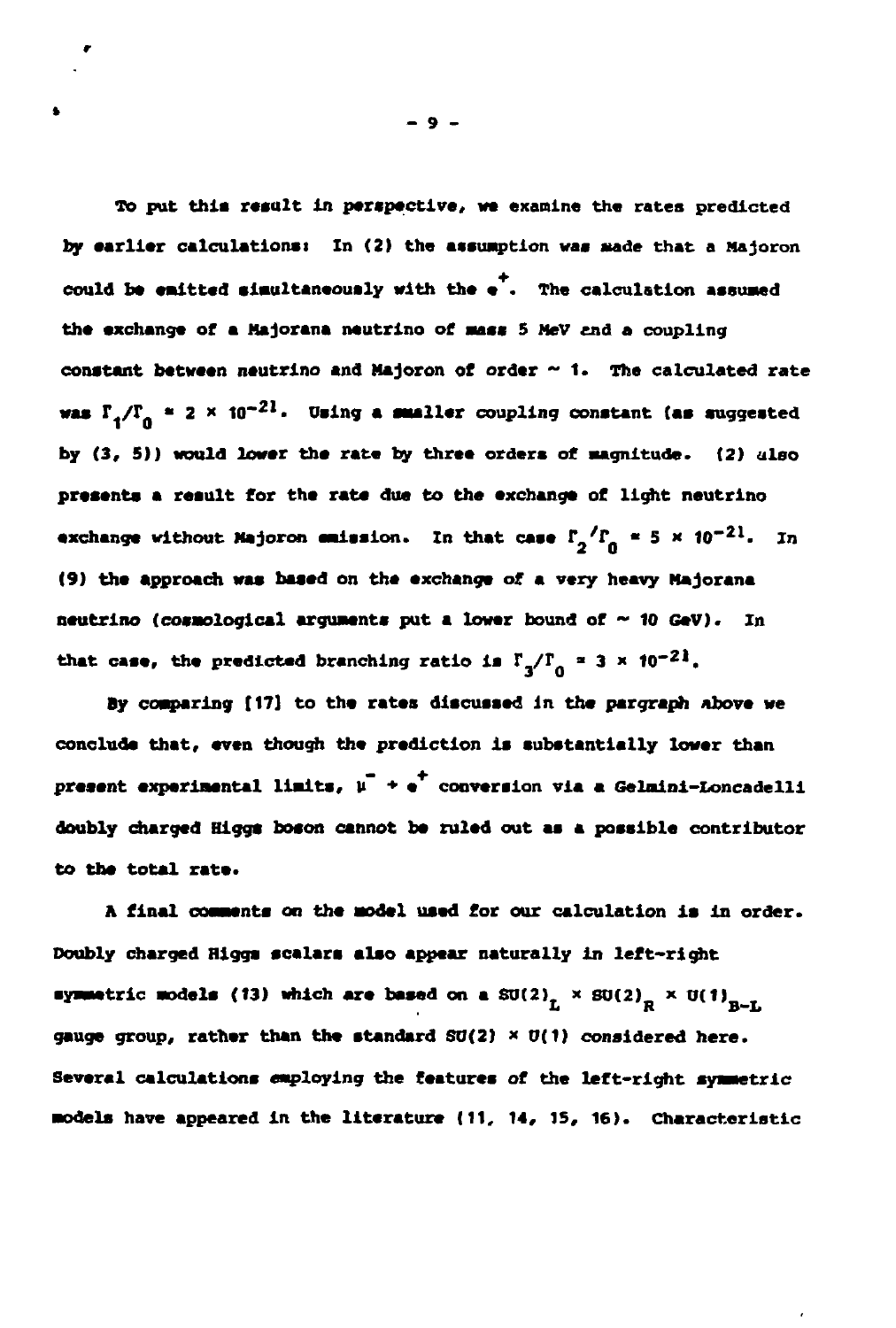**of these nodela is that the right-handed gauge boson masses are considerably larger, thareby resulting in lower rates in spite of the possibly stronger couplings. Me have redone our calculation using the doubly charged Biggs scalar and the parameters of the left-right symmetric models, and have obtained V'/To • 2 « 10~<sup>22</sup>, two orders of magnitude smaller than [17].**

**This work was supported in part by the Natural Sciences and Engineering Research Council of Canada under grant Mo. A5926.**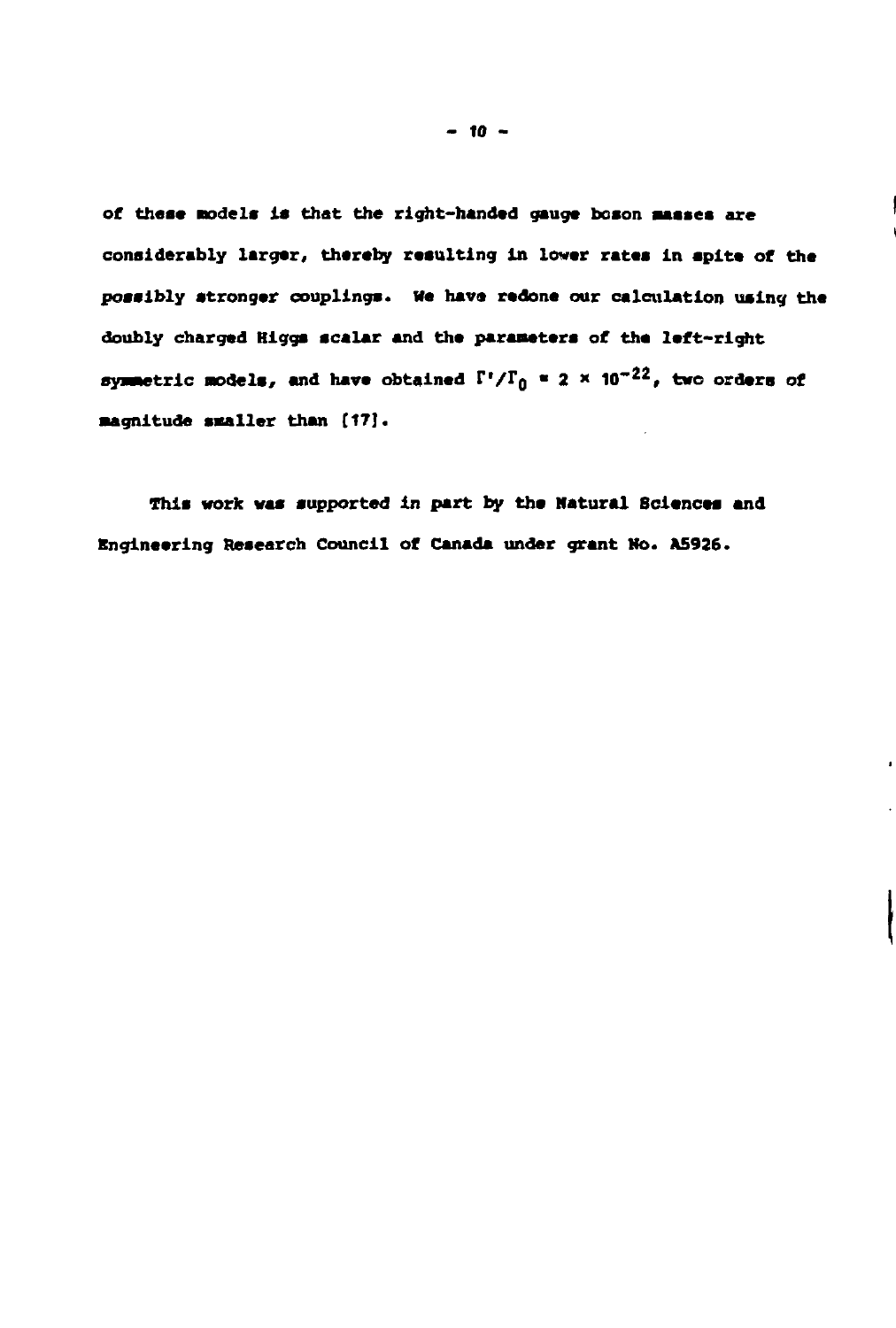## **REFERENCES**

 $\overline{\mathbf{I}}$ 

l.

| 1. | G.B. Gelmini and M. Roncadelli. Phys. Lett. 99B, 411 (1981).            |
|----|-------------------------------------------------------------------------|
| 2. | M.S. Zahir and C.E. Picciotto. To be published. See also                |
|    | <b>TRIUMF-PP-82-35.</b>                                                 |
| з. | V. Barger, W.Y. Keung, and S. Pakvasa. Phys. Rev. D25, 907 (1982).      |
| 4. | H.M. Georgi, S.L. Glashow, and S. Nussinov. Nucl. Phys. B193, 297       |
|    | $(1981)$ .                                                              |
| 5. | T. Goldman, R.W. Kolb, and G.J. Stephenson, Jr. Los Alamos Preprint     |
|    | LA-UR-82-1401 (1982).                                                   |
|    | 6. E.W. Kolb, D.L. Tubbs, and D.A. Dicus. Astrophys. J. Lett. 225, LS7  |
|    | $(1982)$ .                                                              |
|    | 7. V. Barger, H. Baer, W.Y. Keung, and R.J.N. Phillips. Phys. Rev.      |
|    | D26, 218 (1982).                                                        |
|    | 8. A.M. Kamal and J.N. Mg. Phys. Rev. D20, 2269 (1979).                 |
|    | 9. J.D. Vergados and M. Ericson, Nucl. Phys. B195, 262 (1982).          |
|    | 10. P.H. Schneider and F.B. Hippel. Phys. Rev. Lett. 172, 1764 (1974).  |
|    | 11. C.E. Picciotto and M.S. Zahir. Phys. Rev. D, in press.              |
|    | 12. R.J. Blin-Stoyle. Fundamental interactions and the nucleus. (North  |
|    | Holland, Ameterdam, 1973).                                              |
|    | 13. R.W. Mohapatra and G. Senjanovic. Phys. Rev. D23, 165 (1981); Phys. |
|    | Rev. Lett. 44, 912 (1980) and references therein.                       |
|    | 14. T.G. Rizzo. Phys. Rev. D25, '355 (1982).                            |
|    | 15. T.G. Rizzo and G. Senjanovic. Phys. Rev. D24, 704 (1981); Phys.     |
|    | Rev. Lett. 46, 1315 (1981).                                             |
|    | 16. R.N. Monapatra and J.D. Vergados. Phys. Rev. Lett. 47, 1713 (1981). |